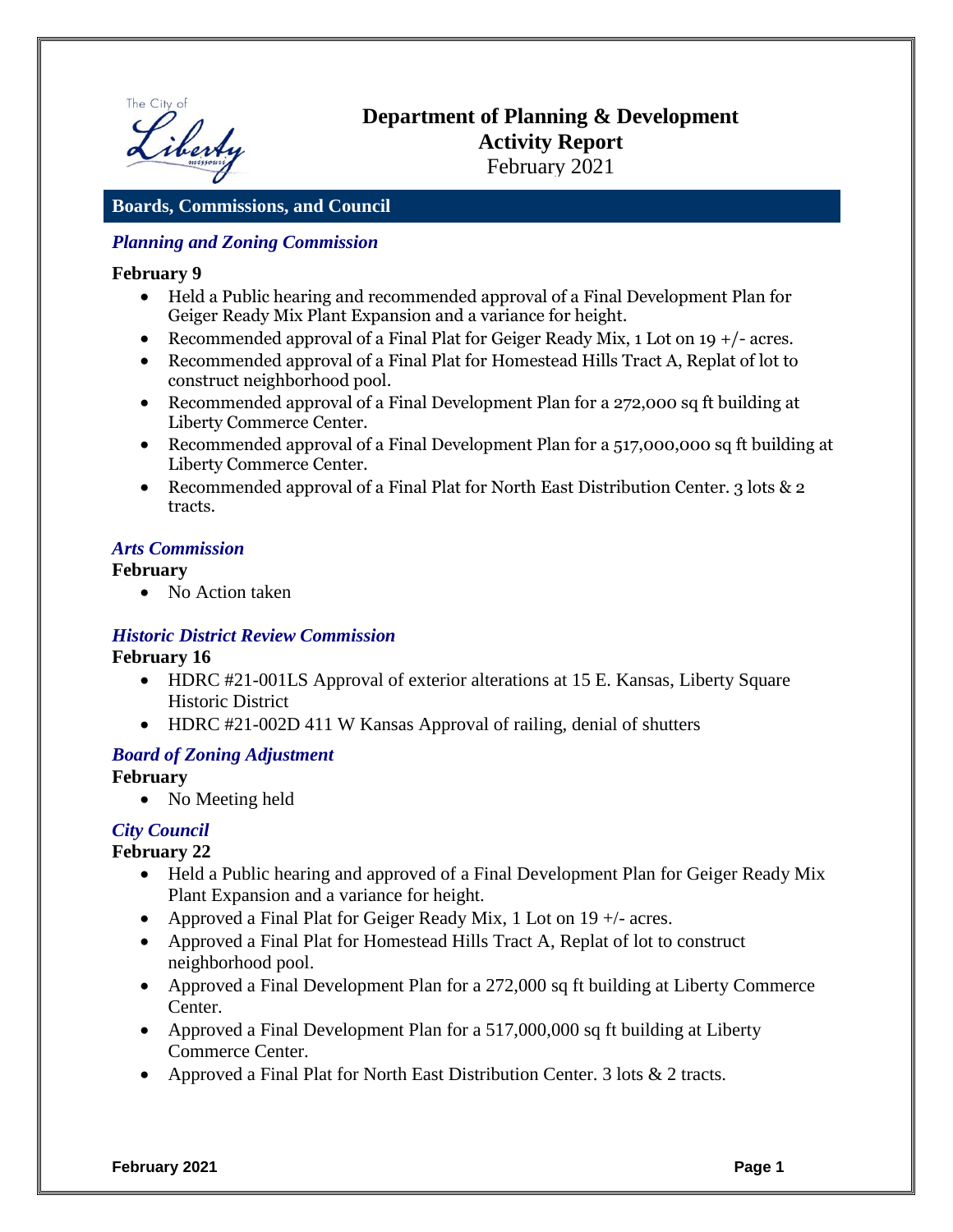#### **Administrative Approvals**

#### *Planning & Zoning*

- Approved a Final Development Plan for Casey's General Store, a 4,200 sf convenience store at South Liberty Parkway and Swan Ave.
- Approved a Final Development Plan for Tesla Charging Stations at 109 N. Blue Jay Dr.

#### *Preservation*

- HDRC #21-001LS Approval of sign on East storefront at 15 E. Kansas, Liberty Square Historic District
- HDRC #21-001D 249 W Kansas like in-kind repairs and replacement of front porch floor

#### *Temporary Use Permits*

- HDLI Lets Wine About Winter TUP Approved
- Hy-Vee Truckload Sale TUP Approved

## **Building Permit Activity**

#### *Major Permits Issued*

• No Major Permits

#### *Tenant Finish Permits Issued*

527 291 HWY. (Smith Elite Family Chiropractic)

| <b>Type of Permit</b>                             | February 2021 2021 Total 2020 Total |              |          |
|---------------------------------------------------|-------------------------------------|--------------|----------|
| Detached Single-Family Residential Units<br>(new) |                                     | 11           | 71       |
| Attached Single-Family Residential Units<br>(new) | U                                   | $\theta$     |          |
| Multi-Family Residential Units (new)              |                                     | $\Omega$     |          |
| Commercial (new $/$ add)                          |                                     | $\mathbf{0}$ | 3        |
| Industrial (new $/$ add)                          |                                     |              | 3        |
| Institutional/Public (new / add)                  | 0                                   | $\theta$     |          |
| Other (plumbing, mechanical, electrical, etc.)    | 87                                  | 175          | 1424     |
| <b>Total Inspections</b>                          | 139                                 | 205          | 1519     |
| Total Permit Valuation (millions \$)              | \$1.46                              | \$9.34       | \$102.19 |

#### **Residential Rental Occupancy Code: Property Inspections**

• No Rental Inspections in February